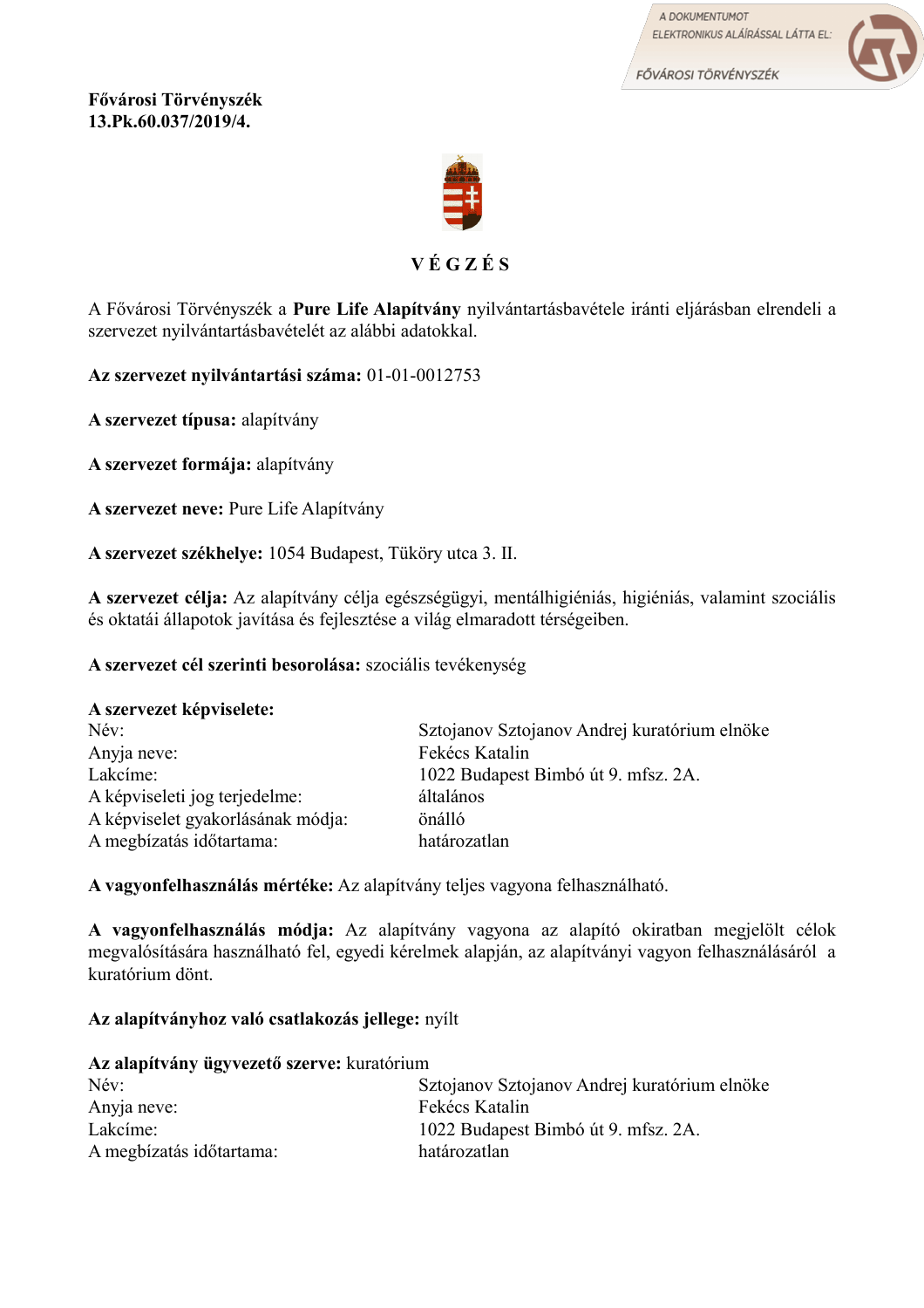| Név:                     | Dr. Horváth Zoltán Levente                 |
|--------------------------|--------------------------------------------|
| Anyja neve:              | Dr. Bodor Mária Zsuzsanna                  |
| Lakcime:                 | 1137 Budapest Újpesti rakpart 29. fszt. 3. |
| A megbízatás időtartama: | határozatlan                               |
| Név:                     | Dr. Medgyesi Mónika                        |
| Anyja neve:              | Mészáros Zsuzsanna                         |
| Lakcime:                 | 1054 Budapest Arany János utca 33. fe. 3.  |
| A megbízatás időtartama: | határozatlan                               |

### **Az alapító okirat kelte:** 2019. január 15.

A végzés ellen fellebbezésnek helye nincs.

A végzés vagy annak meghozatala alapjául szolgáló eljárás, illetve a kérelemhez mellékelt iratok jogszabályba ütközése miatt az ügyész, valamint az, akire a végzés rendelkezést tartalmaz – a rendelkezés őt érintő részében – pert indíthat a szervezet ellen a végzés hatályon kívül helyezése iránt a szervezet székhelye szerint illetékes törvényszék előtt. A per megindításának a jelen végzés országos névjegyzékben történt közzétételétől számított hatvan napon belül van helye. A határidő elmulasztása jogvesztő.

## **I N D O K O L Á S**

Az alapító jogi képviselő útján 1. és 3. szám alatti beadványban kérte az alapítvány nyilvántartásbavételét, csatolta a nyilvántartásbavétel alapjául szolgáló okiratokat.

A bíróság megállapította, hogy a kérelem és annak mellékletei megfelelnek a 2013. évi V. törvény (Ptk.) 3:1-3:48. §-aiban foglalt jogi személyekre vonatkozó általános rendelkezéseinek és a 3:378- 3:404. §-aiban foglalt alapítványokra vonatkozó különös rendelkezéseinek, valamint azok a 2011. évi CLXXV. törvény (Ectv.), illetve a 2011. évi CLXXXI. törvény (Cnytv.) rendelkezéseivel is összhangban állnak.

A fentiekre tekintettel a bíróság a Cnytv. 30. § (1) bekezdése alapján a rendelkező részben foglaltak szerint határozott. A fellebbezési jogot a Ptk. 46/A. § (1) bekezdése zárja ki.

Budapest, 2019. március 21.

 dr. Nagy Szilvia Andrea s.k. bírósági titkár

A kiadmány hiteléül:

2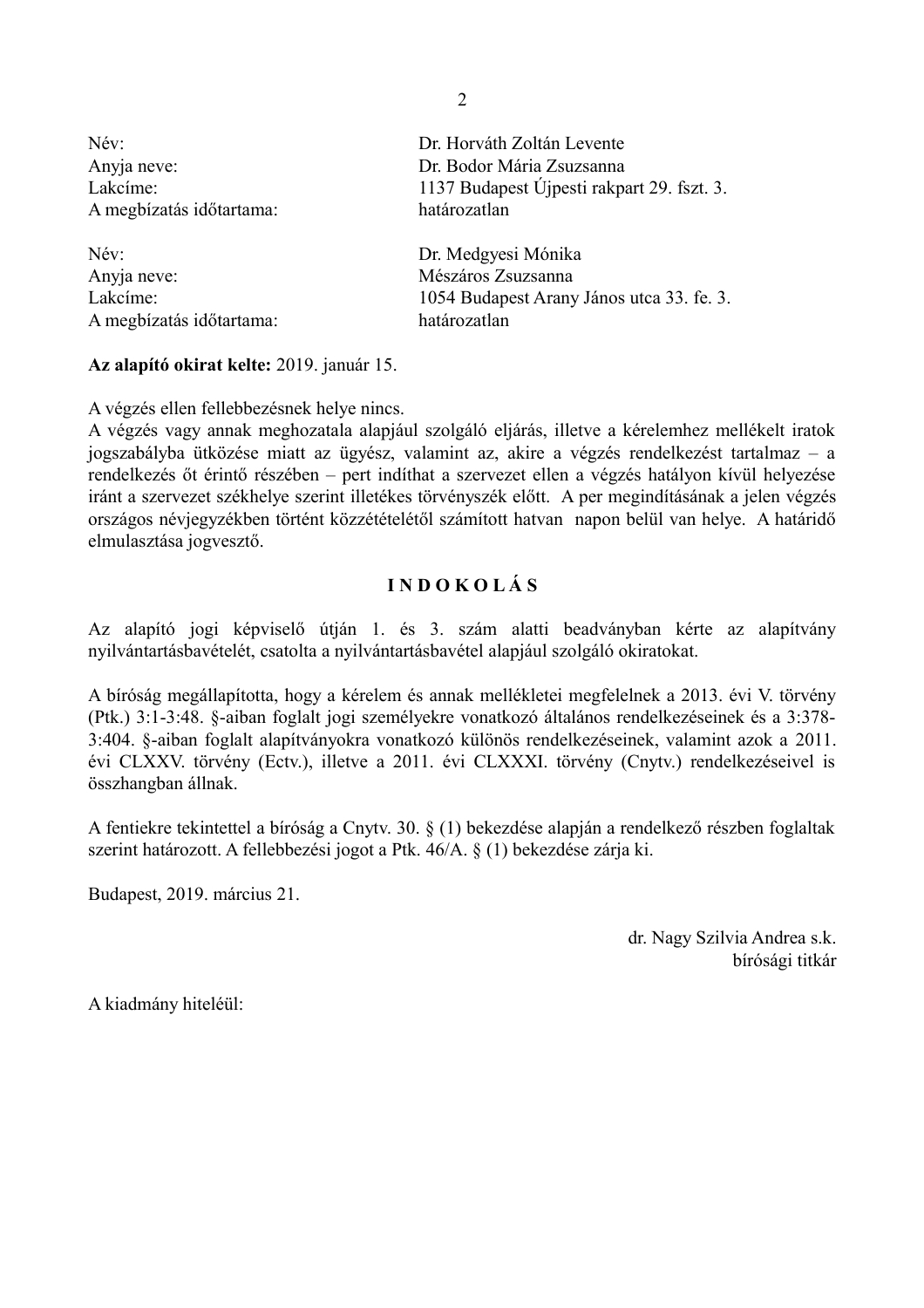### **Budapest-Capital Regional Court 13.Pk.60.037/2019/4.**

## **ORDER**

In the registration proceedings of **Pure Life Alapítvány** (Pure Life Foundation), the Budapest-Capital Regional Court orders the registration of the organization with the following data:

**Registration number of the organization:** 01-01-0012753

**Type of the organization:** foundation

**Form of the organization:** foundation

**Name of the organization:** Pure Life Alapítvány (Pure Life Foundation)

**Registered seat of the organization**: H-1054 Budapest, Tüköry utca 3. II.

**Purpose of the foundation:** The purpose of the foundation is the improvement and development of health, mental hygiene, hygiene as well as social and educational conditions in underdeveloped regions of the world.

**Classification of the organization according to its purpose:** social activity

### **Representation of the organization:**

| Name:                          | SZTOJANOV SZTOJANOV Andrej,            |
|--------------------------------|----------------------------------------|
|                                | Chair of the Board of Trustees         |
| Mother's name:                 | <b>FEKÉCS Katalin</b>                  |
| Address:                       | H-1022 Budapest, Bimbó út 9. mfsz. 2A. |
| Legal scope of representation: | general                                |
| Type of representation:        | independent                            |
| Term of mandate:               | indefinite                             |
|                                |                                        |

**Degree of use of the assets:** The whole of the assets of the foundation may be used.

**Method of use of the assets:** The assets of the foundation may be used for the implementation of the goals defined in the Deed of Foundation, based on individual requests; the Board of Trustees decides on the use of the assets.

### **The nature of joining the foundation:** public

| <b>Management body of the foundation: Board of Trustees</b> |                                        |  |
|-------------------------------------------------------------|----------------------------------------|--|
| Name:                                                       | SZTOJANOV SZTOJANOV Andrej,            |  |
|                                                             | Chair of the Board of Trustees         |  |
| Mother's name:                                              | FEKÉCS Katalin                         |  |
| Address:                                                    | H-1022 Budapest, Bimbó út 9. mfsz. 2A. |  |
| Term of mandate:                                            | indefinite                             |  |